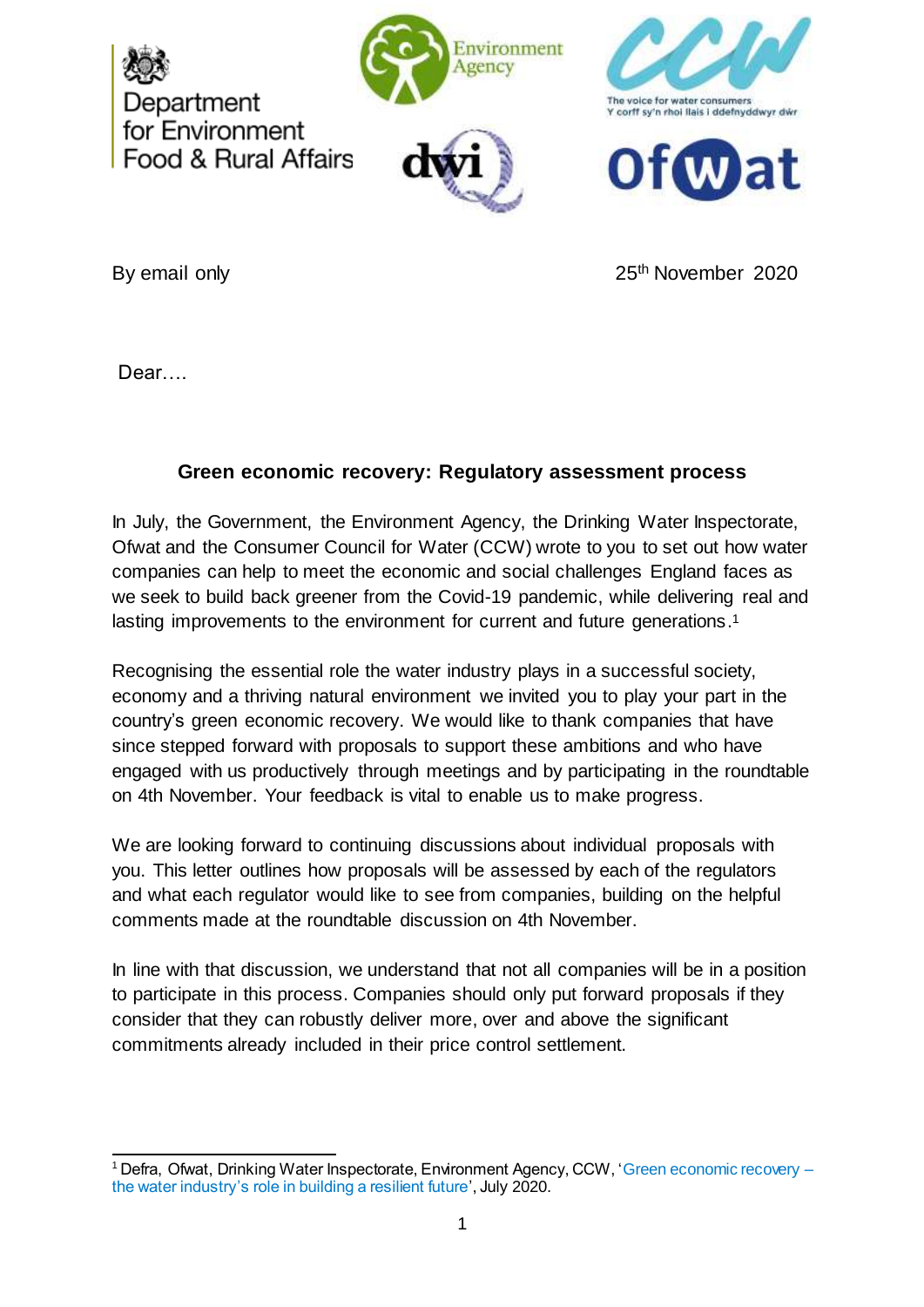We envisage a **two-stage process**, that will help companies to accelerate their current programmes, while also encouraging the submission of detailed and wellevidenced proposals for customer funding which will attract greater scrutiny

- 1. **As soon as possible:** acceleration of existing AMP7 plans, including WINEP measures.
- 2. **No later than 31 January:** formal submission of fully developed proposals for additional funding, from companies that are on track for delivery of existing commitments.

We welcome the submission of fully-developed proposals before the formal January deadline and encourage companies to engage with the relevant regulators about their proposals before that date. The process we have developed provides clarity around the criteria we set out in our letter in July. We consider our approach is consistent with the principles set out in our previous joint letters and our respective statutory roles. We are happy to work with companies to help them understand our expectations and the type of evidence we require, and we are looking forward to continuing discussions about how companies can best play their part in the green economic recovery.

Yours sincerely,

Planolall.

Sally Randall

Director of Floods and Water

Defra

Rubel Text Land

**Rachel Fletcher**

Chief Executive

**Ofwat**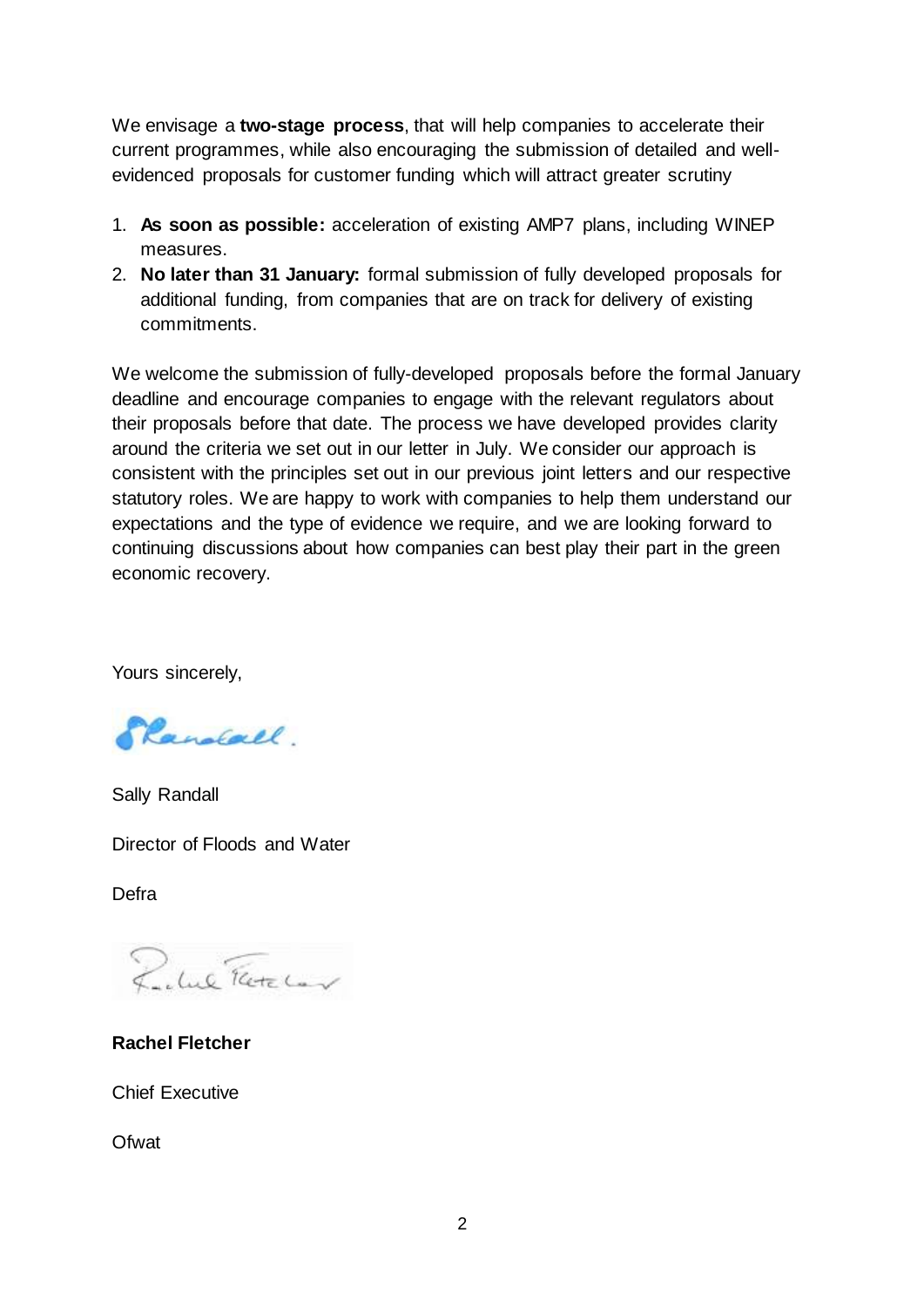Mossof Phink

**Marcus Rink** 

Chief Inspector of Drinking Water

Drinking Water Inspectorate

**Harvey Bradshaw**

Executive Director of Environment and Business

Environment Agency

Ellency

Emma Clancy Chief Executive

**CCW**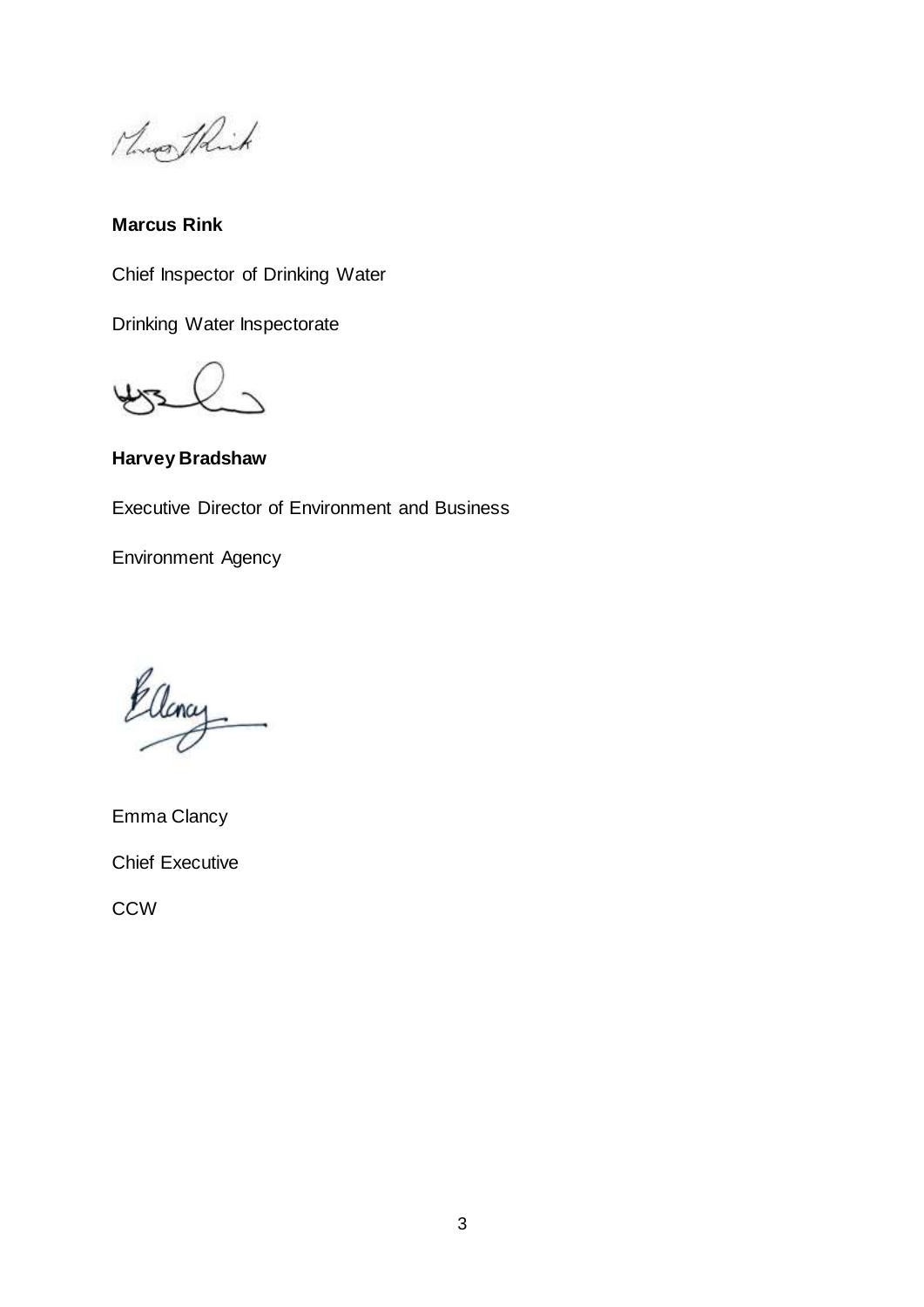# **Regulatory assessment process for Green economic recovery proposals**

# **Steps to approval (for proposals requiring customer funding)**

- Initial details of proposals submitted by water companies at least one week before any meeting;
- Meeting held between Defra, regulators and individual company for the company to set out how schemes support the Green economic recovery (including, for example details of job creation / retention, environmental impact, and local investment) and how the company plans to meet the criteria we have set out;
- Company to provide evidence that it meets our core principles including the requirement for on-track delivery in order to proceed;
- Proposals to be formally submitted by the water company for assessment by 31 January. The lead regulator will bring other regulators into the decisionmaking process as appropriate;
- A lead regulator will be assigned;
- Proposals will be considered depending on the regulatory requirements for the type of proposal;
- Agreement to proceed, or proposal refused;
- Proposals incorporated into existing permitting and management processes, and/or decision letter sent to company.

# **Types of proposal**

- 1.1 The Government and regulators have committed to take an approach that best ensures proposals deliver maximum benefits to customers, the environment and society.
- 1.2 Where proposals will not affect customer bills, we will take a less prescriptive approach, as set out in the July letter. Therefore, how we assess what companies put forward will depend on the nature of the proposal:
	- **Acceleration of existing AMP7 plans:** We invite companies to accelerate existing plans and environmental priorities within the agreed 2020-25 plans, considering the enhanced use of nature-based solutions to deliver them. These proposals may well not need further regulatory consideration, but we would expect companies to provide assurance that bringing such schemes forward will have no adverse impact on the delivery of existing regulatory obligations;
	- **Bringing forward AMP8 enhancement proposals from 2025 and beyond;**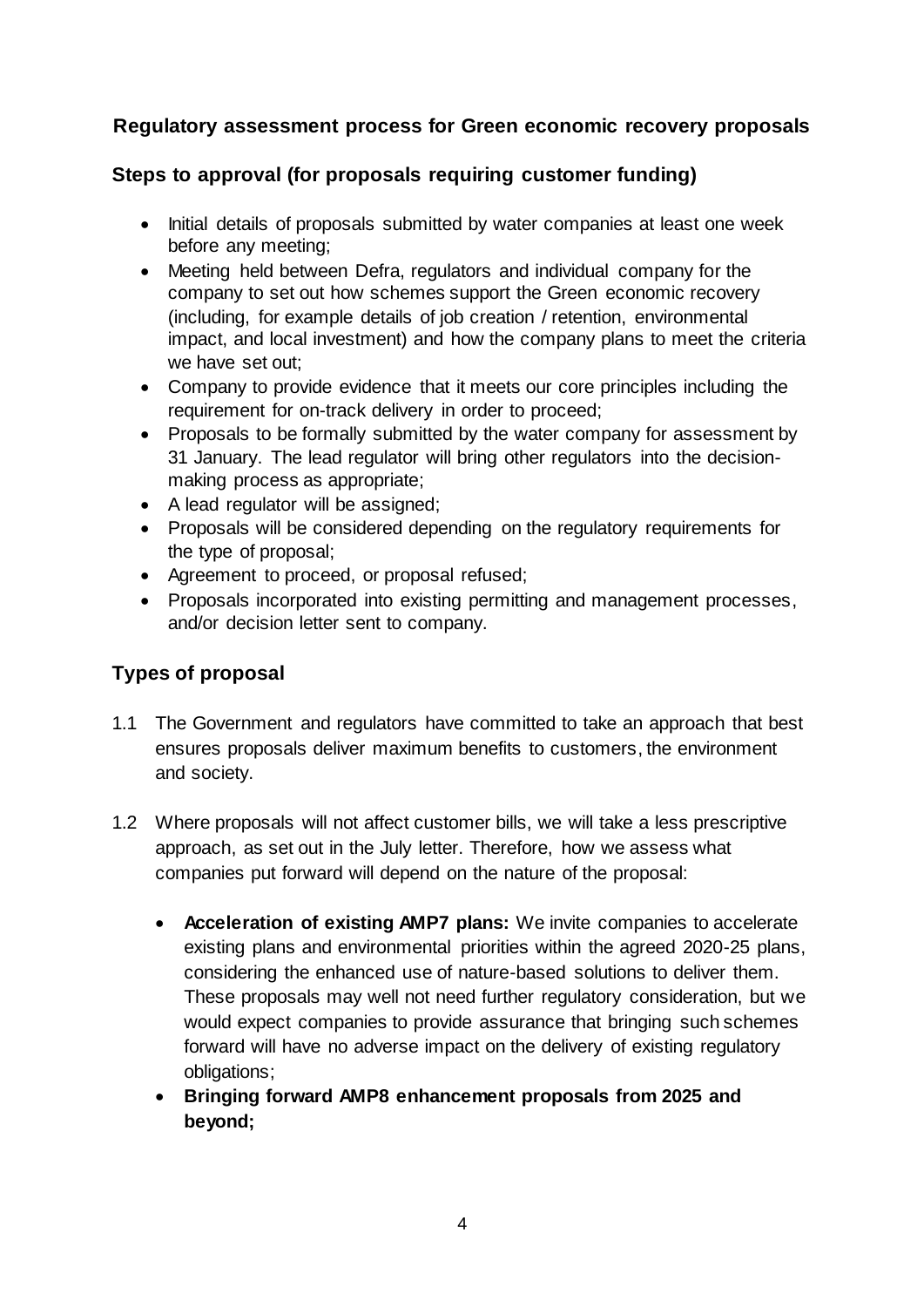Implementing **specific new innovative ideas:** These could include water resources, flood mitigation, net zero or water quality improvements, which would benefit future generations or current customers.

#### **Acceleration of existing plans**

1.3 In the first instance, we encourage companies to consider where they can bring forward elements of their AMP7 programme, including WINEP measures. These proposals would require minimal regulatory oversight and represent great opportunities to maximise the benefits of the PR19 settlement and promote the green recovery. Where companies propose to use additional customer funding to bring forward enhancement spending or to implement new ideas, but do not plan to accelerate existing expenditure as a priority, we will expect companies to provide evidence as to why this is appropriate and why existing investment commitments cannot be accelerated.

### **Bringing forward enhancement proposals from 2025 or beyond or implementing specific new innovative ideas**

- 1.4 Where proposals would result in customer bill increases, they will be assessed appropriately (depending on the novelty and complexity) and proportionately (depending on value) as set out under 'Ofwat assessment criteria' below.
- 1.5 Where companies submit proposals to accelerate AMP8 schemes, they should be linked to specific statutory drivers and include comprehensive supporting evidence. For example, if customer research has previously been carried out on these schemes, companies should consider whether that evidence remains relevant or requires revision. Where appropriate, the Environment Agency expects companies to demonstrate that proposals meet existing regulatory expectations as set out in the PR19 WISER and EPR guidance.<sup>2</sup> For drinking water quality, proposals should be in line with the industry long-term planning guidance around resilience, climate change adaptation, and regulatory standards. As part of the assessment process, we will assign a lead regulator to each proposal according to the nature of the scheme and whether it would impact on customer bills. Each regulator will also seek views where appropriate from the other regulators and from government.
- 1.6 Given the focus on economic recovery, we are interested in company proposals that increase expenditure when the economy needs it most: that is, over 2021-

 <sup>2</sup> Environment Agency, Natural England, 'Water industry strategic environmental requirements [\(WISER\)'](https://www.customer-panel.co.uk/media/1017/water-industry-strategic-environmental-requirements-wiser.pdf), 2017; Defra, ['Environmental permitting: Core guidance](https://assets.publishing.service.gov.uk/government/uploads/system/uploads/attachment_data/file/879531/environmental-permitting-core-guidance.pdf)', March 2020.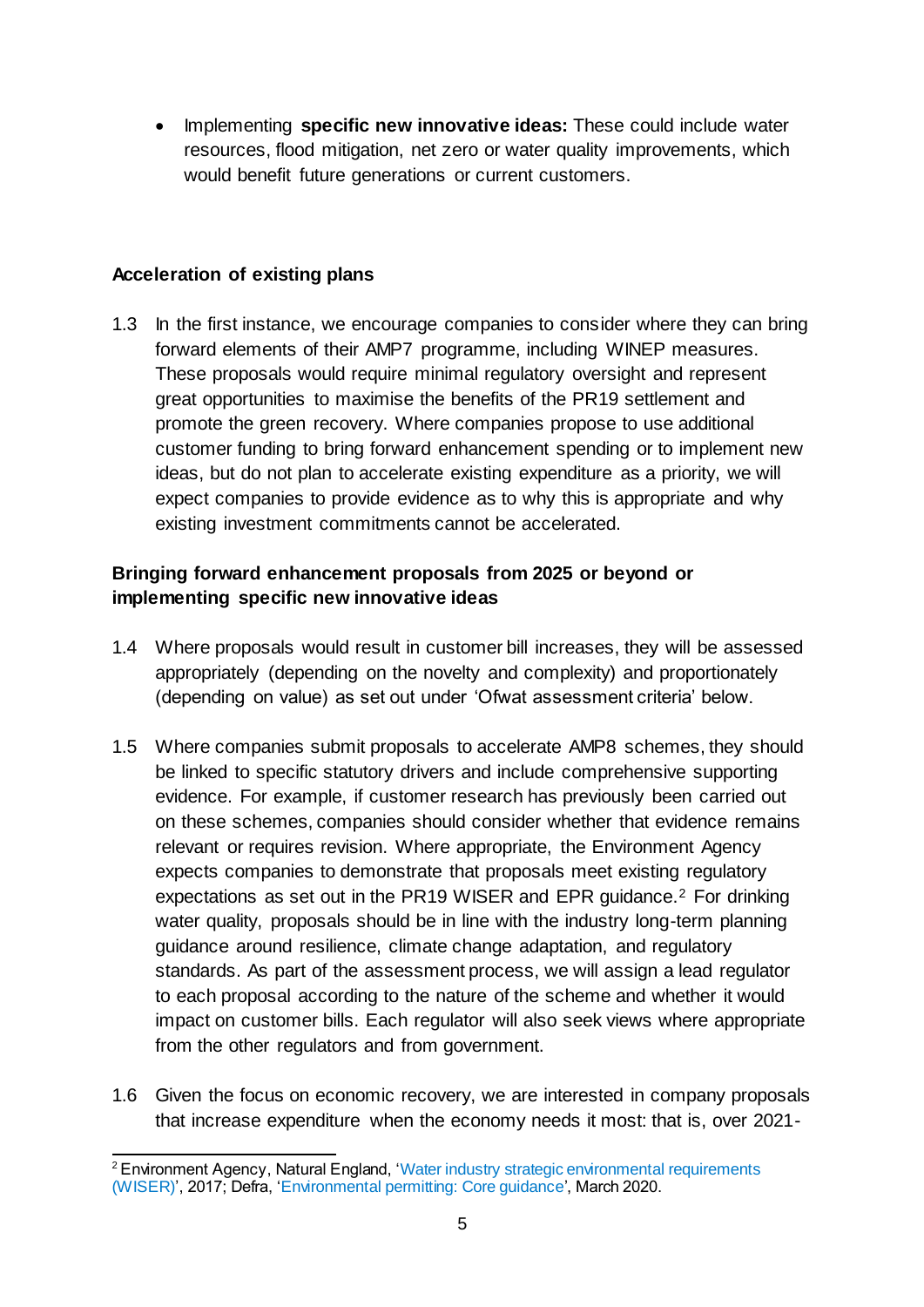22 and 2022-23. Companies should set out how their proposals will help economic recovery over this period in particular, over and above their existing expenditure commitments.

## **Submitting green recovery proposals**

- 1.7 Companies should submit initial details of their green recovery proposals to Defra in the first instance. Defra will then arrange a meeting for each company to set out to government and regulators how their proposals support the green economic recovery, for example, by creating or retaining jobs, improving the environment and providing local investment.
- 1.8 Companies should also set out:
	- when their proposed schemes will be delivered:
	- how any proposals for additional customer funding fit with the acceleration and delivery of existing PR19 commitments; and
	- how their proposals meet the principles we set out in our July letter.

#### **Investment and performance commitments on track**

- 1.9 As set out in July, existing investments and performance commitments must be on track for **any** green recovery proposals to be approved. It would be contrary to the aims of the green recovery and customer interests if companies were distracted from delivering their PR19 commitments because of these additional schemes. Accordingly, we will require companies to provide assurance that existing investments and performance commitments are on track, including:
	- at least six months' performance data to demonstrate that their **investment programmes** are on track. If a company is not in a position to provide this evidence, we expect it to be back on track shortly. The company will need to set out Board assurance on when its programme will be back on track, including the steps it will take to get back on track;
	- at least six months' performance data showing that their key **performance commitments** are on course to be achieved and Board assurance of ontrack delivery of performance commitments for the remainder of the financial year, taking into account:
		- 1. outturn performance for the 2015-20 period;
		- 2. outturn performance for the current year; and
		- 3. predicted performance over the remainder of the current year, based on current and historical performance and performance in the first and second halves of previous years.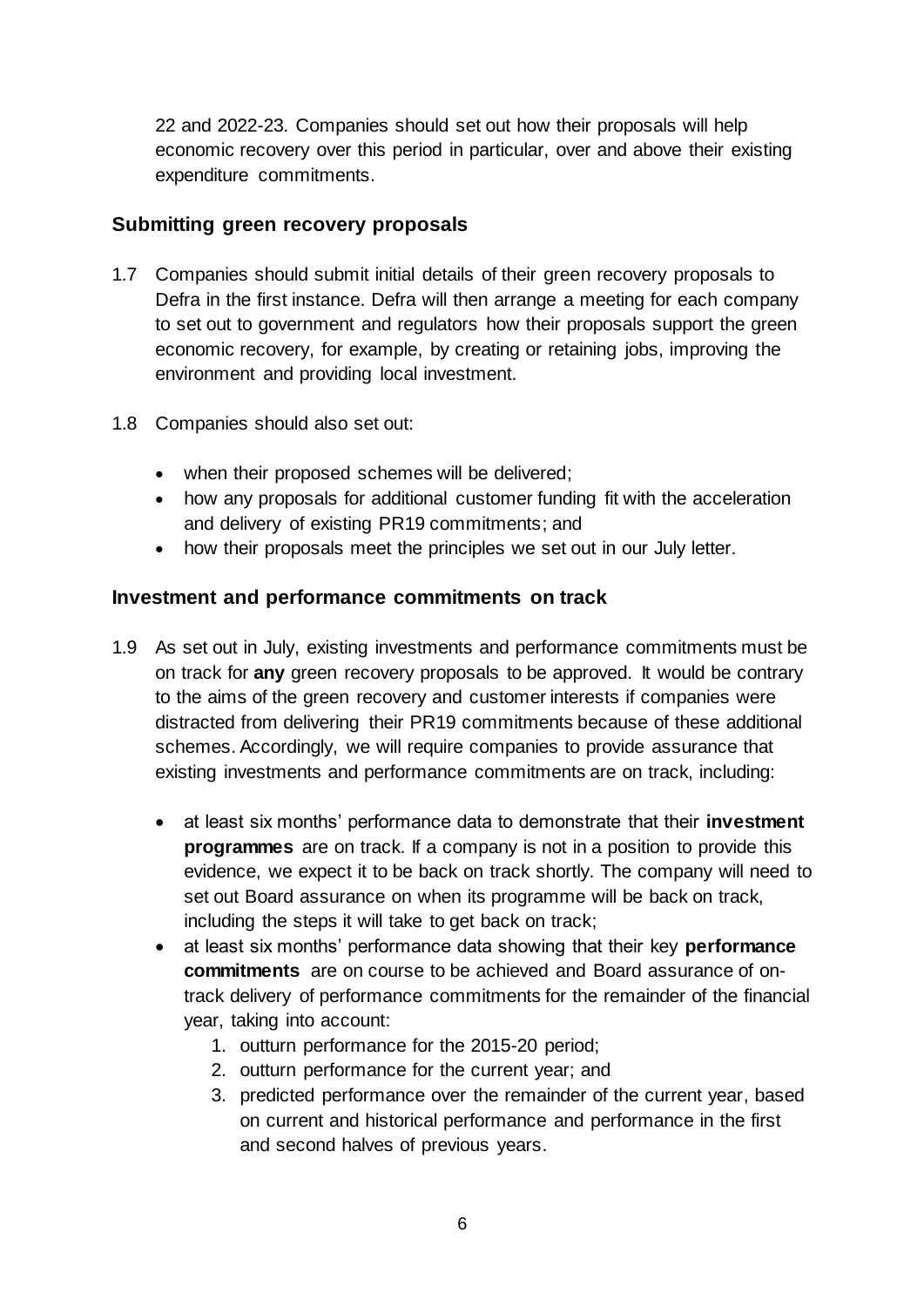1.10 Ofwat will take an in-the-round approach to assessing this evidence and, while key performance commitments should be met in the round (in particular, any related to accelerated proposals), companies are not expected to be on track with every performance commitment. When undertaking this assessment, Ofwat will take into account the impact of Covid-19, in particular on levels of per capita consumption.

# **Ofwat assessment criteria (for proposals requiring customer funding only)**

- 1.11 Companies will recognise the importance of carefully considering the impact on customers during the 2020-25 period. The affordability of customer bills is likely to be a significant issue as incomes are hit by the effects of the pandemic. Further, some customers are already likely to experience in-period bill rises as household demand increases due to lockdown restrictions and if social tariff schemes are extended to more customers. All proposals should have regard to their associated affordability impacts, both in their design and scale, as well as the timing of cost recovery from customers.
- 1.12 Ofwat considers there is a high bar to proposals which seek to increase customer bills beyond the level allowed for in PR19 and expects companies to explore all alternative options before any proposal to do so. Where companies are proposing any bill increases before 2025, the onus is on companies to demonstrate that any such increase is affordable and fair and recognises the impact of Covid-19 on customer circumstances. Consistent with regulatory predictability and certainty and avoiding a reopening of price controls, Ofwat expects that any proposed changes will be proportionate and modest.
- 1.13 However, Ofwat acknowledges that deferring the recovery of all costs until PR24 might unduly limit investment proposals and adversely impact notional company financeability. Therefore, in the interests of facilitating a strong green recovery, we are open to companies proposing the recovery of some costs in the 2020-25 period, where there is compelling evidence. Clearly, increasing customer bills in the short term can also reduce the effectiveness of an economic stimulus, Ofwat will work with companies to get the right balance to best support the green recovery.
- 1.14 Ofwat invites companies to consider how to maximise scope for green recovery investment and limit impacts on customer bills before 2025. For example, by minimising the recovery of costs before 2025 and considering how they can share the burden of additional costs with customers by making an appropriate financial contribution towards their green recovery schemes. To be clear, this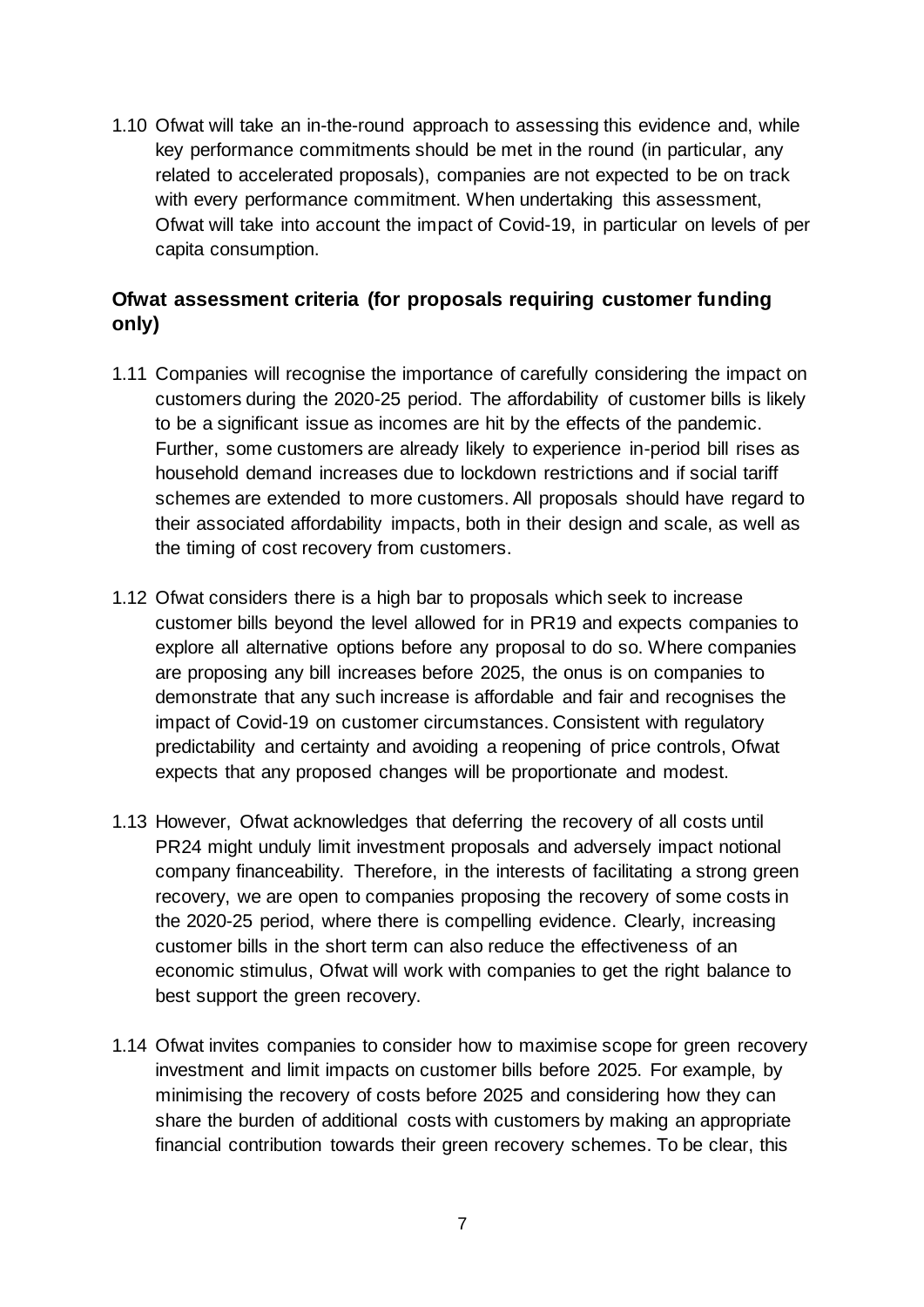contribution is not a requirement, and we also invite proposals that do not include such a contribution.

- 1.15 This could be done through accepting a reduced return on additional investments before 2025, and/or from a reduced recovery of PAYG totex and RCV run-off over the period. Companies should also consider how any outperformance on PR19 cost allowances and incentives could be used to contribute to any additional costs of green recovery proposals. It is for companies to put forward the proposals they consider are in the best interests of customers and that best meet the objectives of the green recovery.
- 1.16 In the absence of exceptional evidence, we do not consider that it is appropriate for companies to propose schemes that failed to be accepted in the PR19 process. In the event that companies propose schemes that were not taken forward at PR19, it will be important to set out convincing evidence that there is a material change in circumstances, including, where appropriate, refreshed evidence of customer support and efficiency in optioneering and delivery.
- 1.17 The green recovery provides an opportunity to develop new and innovative ways of working and collaborating. In this vein, some companies have already explored opportunities to use third-party funding or government schemes. As set out in the July letter, all companies should do so and provide evidence of doing so, before seeking additional customer funding for any proposal.
- 1.18 The normal price control process for 2020-25 involves the development and assessment of investment proposals over a two to three year period and has only recently been completed. The green recovery process is, by design, an accelerated process outside the normal price control process. To protect customers, we are therefore proposing to accept only the very best proposals for additional customer funding. This will mean that some companies might not see any proposals accepted and other companies will not see all of the proposals that they put forward accepted. However, all companies have the chance to accelerate current commitments to maximise the value of the price control.
- 1.19 It is also important to note that water customers can only be expected to fund schemes that are consistent with the proper carrying out of the functions of a water undertaker or, where relevant, a sewerage undertaker.
- 1.20 Appendix I sets out further detail around the additional criteria Ofwat would expect proposals to meet in order to secure customer funding, as previously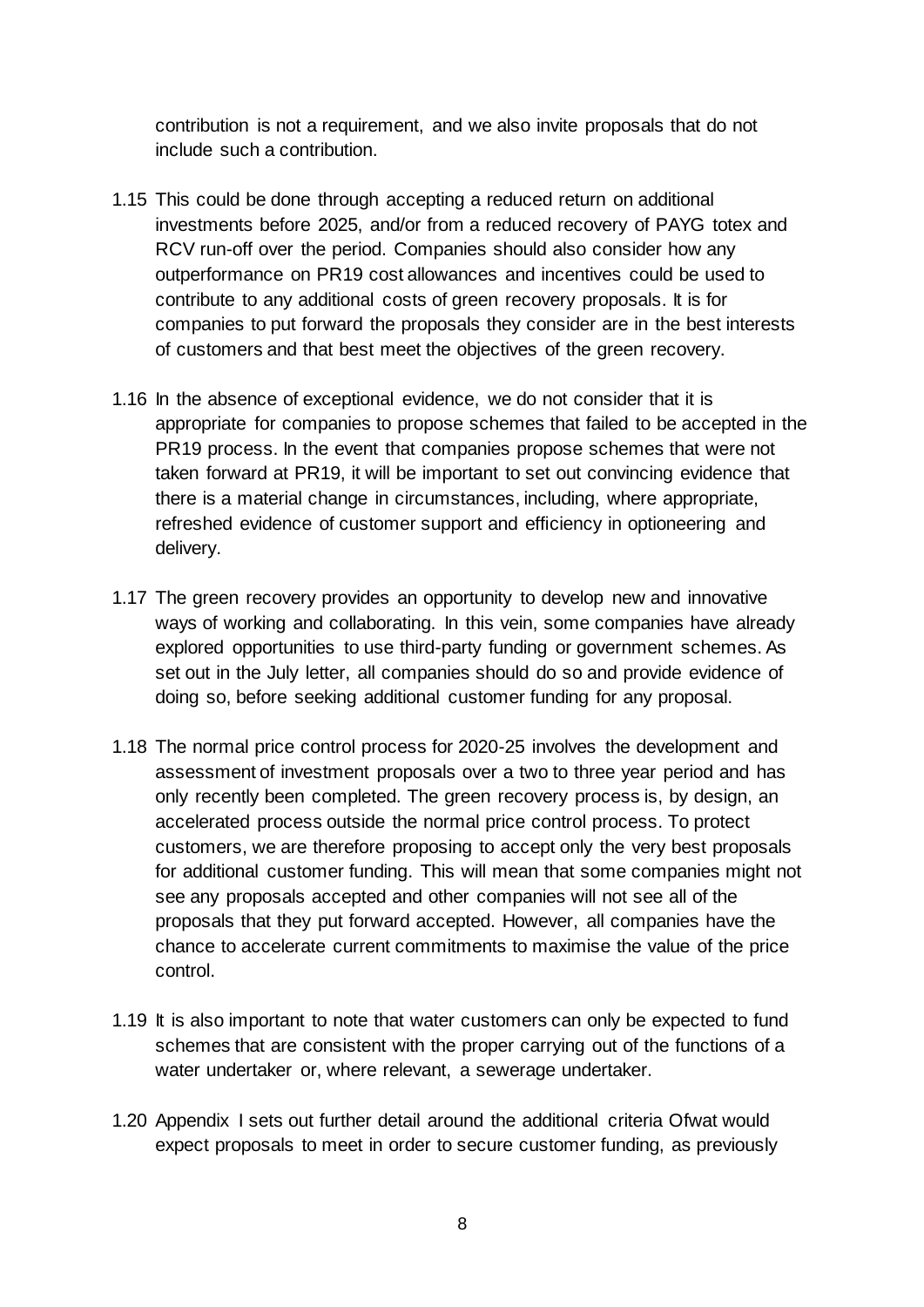specified in the July letter and at the roundtable in November. Appendix II sets out CCW's customer engagement principles and expectations for companies.

### **Appendix I: Ofwat assessment criteria**

#### **Delivery of schemes**

Companies should provide assurance around the successful delivery of schemes. Companies will firstly need to demonstrate their ability to finance the proposed schemes while maintaining an appropriate level of financial resilience. Secondly, companies will need to show that their proposed investments are deliverable alongside their current commitments. To demonstrate this, we would expect companies to consider the overall volume of expenditure and amount of activity planned for each year of the remainder of AMP7 compared to the level of efficient expenditure they have achieved in previous periods. If a scheme gets cancelled, delayed or reduced in scope, any PR24 reconciliation will be adjusted to reflect this.

#### **Value for money for customers**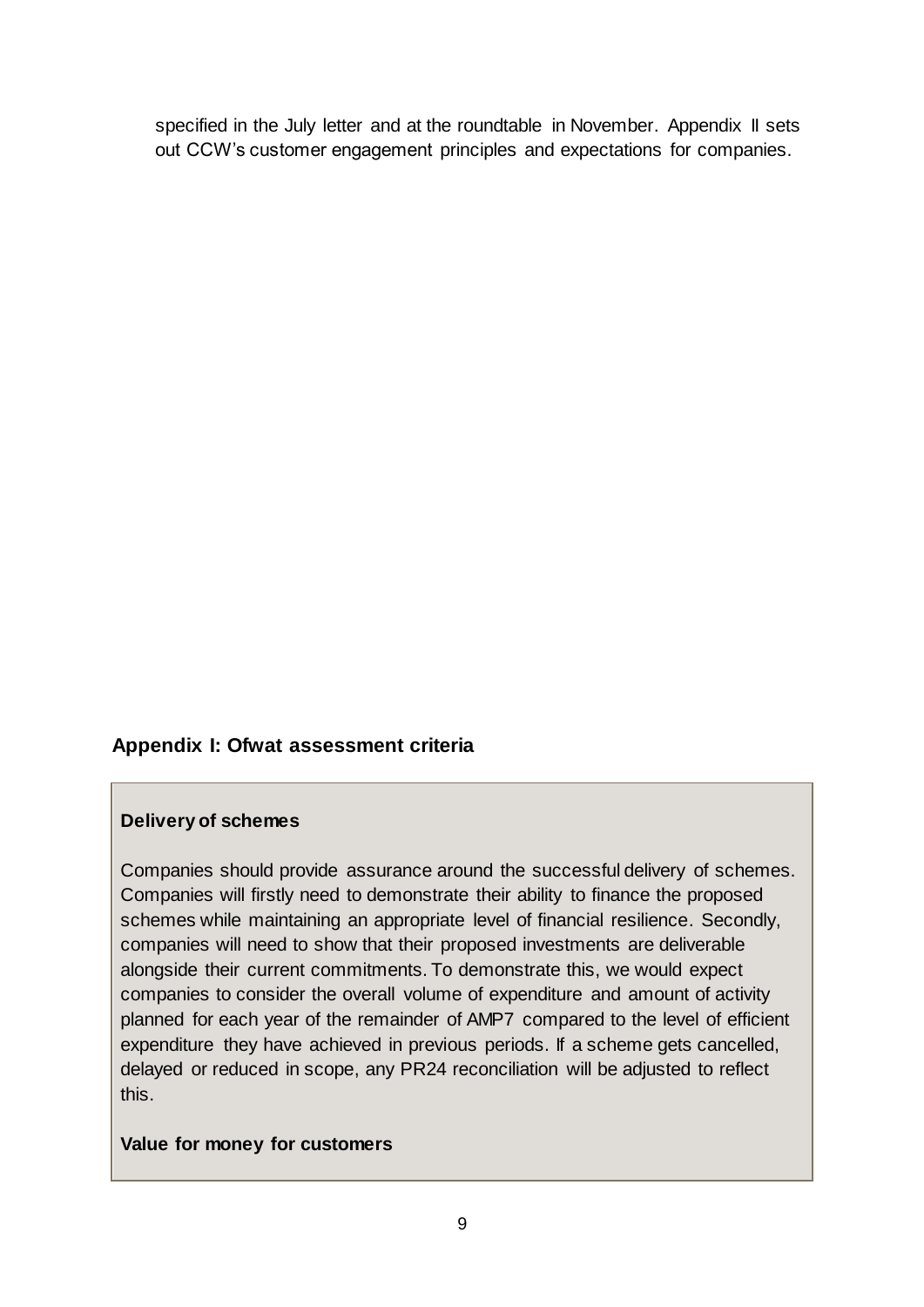To ensure that proposals deliver value for money, Ofwat expects to take a similar approach to its deep dive assessments of enhancement proposals at PR19.<sup>3</sup>

This includes expecting companies to provide clear, high-quality evidence of need, and the incremental improvement to be delivered. Some of these schemes may arise from a statutory driver, in which case it may be necessary for the Environment Agency or DWI to undertake an assessment of need.

In selecting a preferred scheme to meet the need, companies must provide evidence that an appropriate range of options were considered and were subject to a robust cost–benefit analysis, including consideration of wider environmental, societal and economic impacts. We also expect evidence that the proposed investments are not for activities included in our base cost allowances.

Ofwat expects companies to provide persuasive evidence that cost estimates are robust and efficient, including evidence of outturn costs of similar or comparable projects (in particular for the acceleration of activities already in progress) and activity cost benchmarking. The cost estimates and the efficiency of the specific proposals are expected to have been through a third party assurance process. Where companies are bringing forward investments from AMP8, there should be no loss of efficiency or benefits from bringing forward the investment. Where appropriate, schemes should reflect efficient cost estimates made at PR19.

Companies must explicitly quantify the customer and environmental benefits arising from the scheme and any potential impacts on agreed PR19 outcomes. Where the benefits of the investment has a direct impact on specific PR19 outcome delivery incentives (ODIs) including performance commitment levels, this should be quantified as part of the proposal. Companies should set out how existing performance commitments should be adjusted to take account of the benefits of the additional investment, together with any new performance commitments to allow the monitoring of the delivery of scheme outcomes. In line with the goals of the green recovery, we would also expect to see companies demonstrate the environmental, social and any other public value benefits of the scheme.

As part of the assessment process, Ofwat will also seek views where appropriate from the other regulators and from government.

 <sup>3</sup> Ofwat set out the types of evidence it expected companies to submit in support of their enhancement proposals in Ofwat, ['Delivering Water 2020: Our final methodology for the 2019 price](https://www.ofwat.gov.uk/wp-content/uploads/2017/12/Appendix-11-Cost-efficiency-FM.pdf)  [review, Appendix 11: Securing cost efficiency](https://www.ofwat.gov.uk/wp-content/uploads/2017/12/Appendix-11-Cost-efficiency-FM.pdf)', December 2017, pp. 14-15, Box 2. The process at PR19 did not require that every claim needed all the evidence listed in Box 2. Different types of proposals may require different evidence to support them. It will be for companies to provide the appropriate evidence to support their proposals.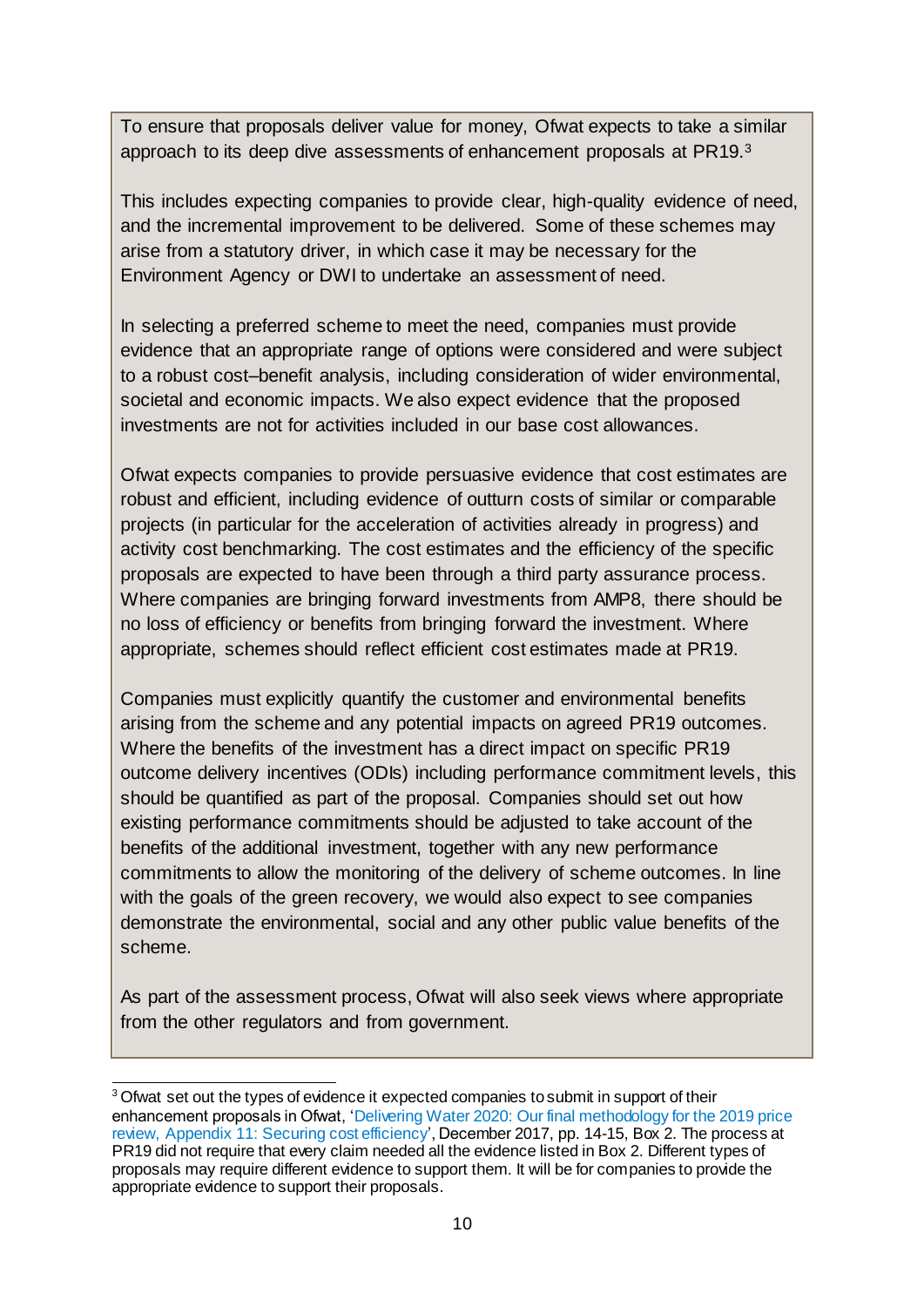#### **Customer support**

Companies should demonstrate their proposals align with customer priorities and preferences by presenting robust customer evidence. Where companies are undertaking customer research, they should engage with CCW and Ofwat in advance of any research. Ofwat will take account of CCW's view on the quality of customer engagement and participation and CCW will be happy to work with companies to set out expectations of what good evidence would look like.

In general, the level of customer engagement should be proportionate to the level of investment proposed. If companies plan to bring forward AMP8 enhancement proposals where customer research has previously been carried out, they should consider whether that evidence remains relevant or requires revision.

CCW's guidance to companies around its expectations for the green recovery initiative and the customer evidence that companies should provide can be found in Appendix II. As Ofwat has not set expectations for customer engagement at PR24 and the role of CCGs, there are no expectations surrounding the role of CCGs on customer engagement for the green recovery.

### **Managing affordability pressures**

The Covid-19 pandemic significantly impacts on many customers, with reduced incomes and high levels of uncertainty about the future of jobs and businesses. Companies should consider the potential bill impacts of increases in social tariff provision resulting from the impact of Covid-19.

For large schemes in particular, companies will need to demonstrate that the investment would not adversely impact on affordability, or otherwise how they will manage any resulting affordability pressures for customers in the short and long term. This includes considering any impacts of schemes on the availability of social tariffs.

Affordability for customers can be protected in the short term by recovering the value of schemes at PR24, as this will avoid increasing customers' bills in the current 2020-25 price control period. Companies should also consider how to mitigate the cost impact of new or brought forward schemes on customers' bills in the future by enhancing the assistance provided to financially vulnerable customers. This could include, for example, increasing the company-funded contribution to social tariffs.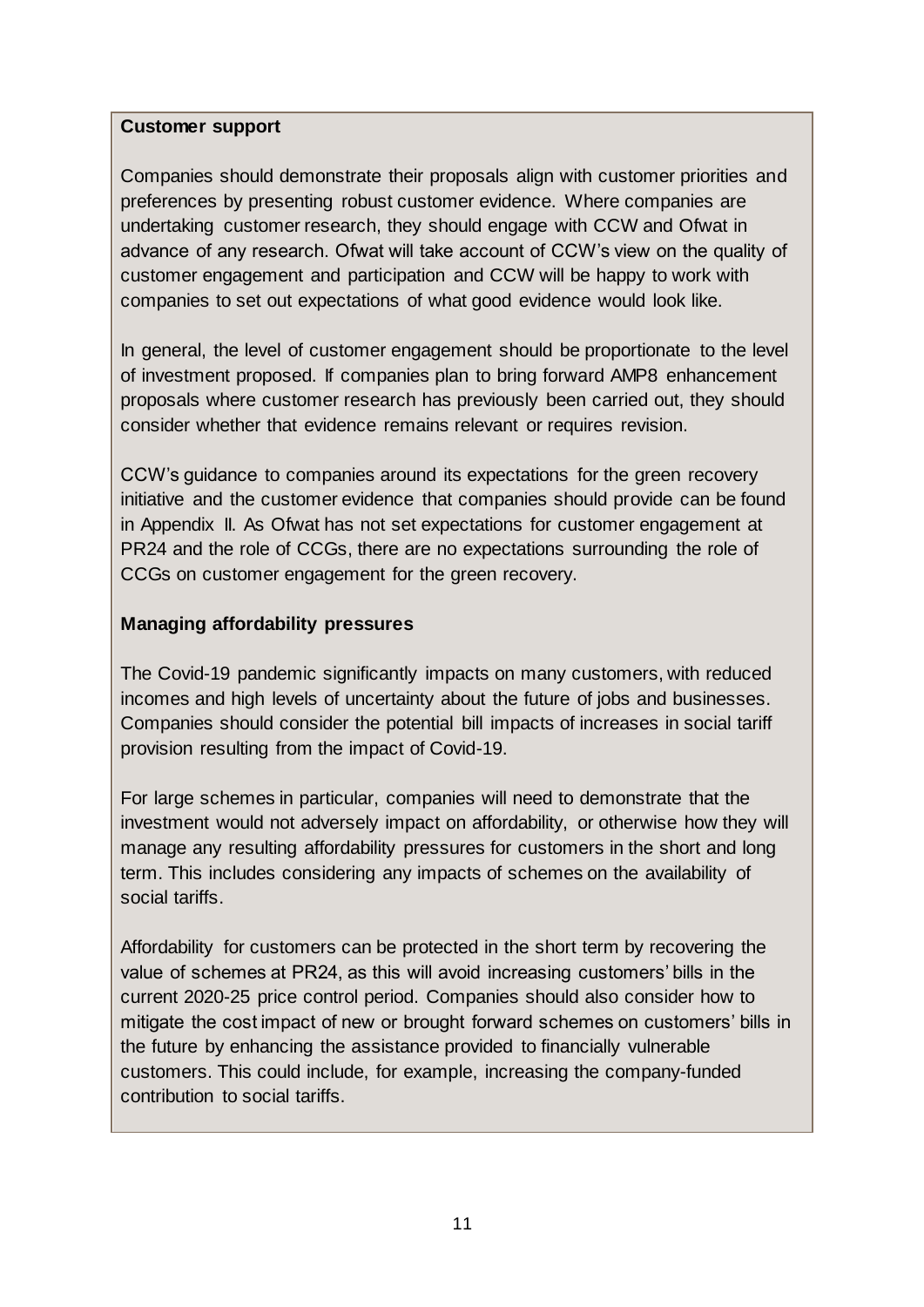Companies' engagement with customers to explore their support for any new or brought forward schemes should also show customers' views of how acceptable and affordable the proposals are in terms of the potential bill impact.

Ofwat will work with CCW to obtain assurance on affordability impacts and determine what action we would expect to see from companies where impacts would be material.

## **Exploring alternative funding**

Some companies have already explored opportunities to use third-party funding or government schemes. As set out in the July letter, we expect all companies to do so and to provide evidence of doing so, before seeking additional customer funding for any proposal.

# **Appendix II: CCW principles and expectations**

- Companies should show how they will prioritise and accelerate delivery of existing 2020-25 commitments before any post 2025 investment is brought forward or new initiatives are considered.
- Companies should demonstrate how the outcomes they are seeking to achieve would benefit current and future customers. The outcomes should reflect evidence of customers' priorities. The package of proposed improvements to deliver these outcomes should also have customer support.
- Evidence of customer support should be included as criteria in the decision making process to approve new or brought forward initiatives.